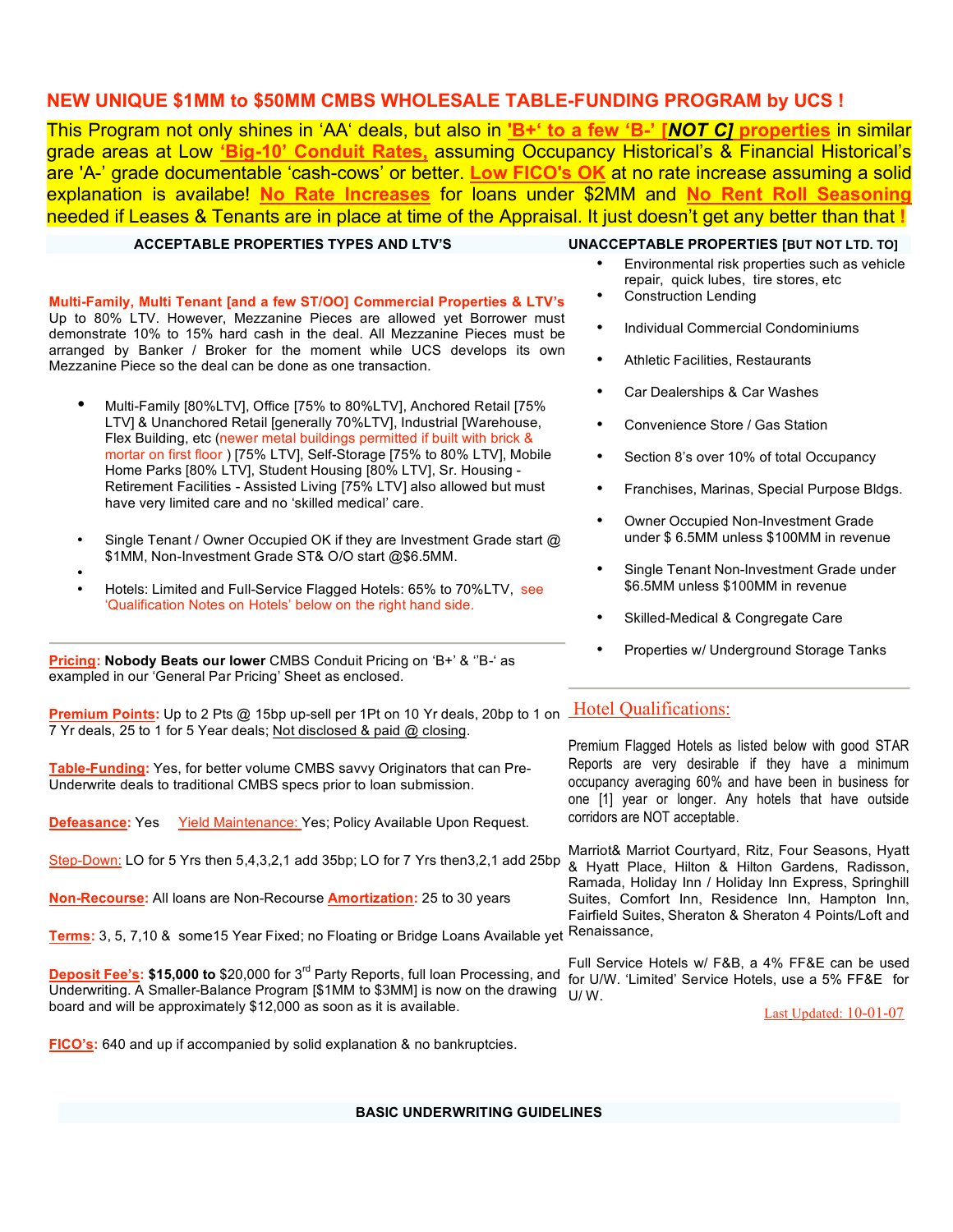| Item                                   | (WITHOUT REGARD TO SPECIFIC PROPERTY TYPES & LOAN CHARACTERSTICS)                                                                                                                                                                                                                       |
|----------------------------------------|-----------------------------------------------------------------------------------------------------------------------------------------------------------------------------------------------------------------------------------------------------------------------------------------|
| LTV'S, 85% & 90%                       | Multifamily & Mix-Use: Up to 90% LTV [using 10% mezzanine piece] of purchase price or 80 to<br>85% loan-to-appraisal value, which ever is lower.<br>Commercial: Up to 85% of purchase price [using 5% to 10% mezzanine piece] or 80% LTV of loan-<br>to-appraisal, which ever is lower. |
| POTENTIAL BASE RENT                    | <b>Potential Base Rent:</b> Use leases in place with vacant space market to market. Leases 10% above<br>market to be underwritten to market.                                                                                                                                            |
| PERCENTAGE RENT                        | Using historical analysis allow 80%.                                                                                                                                                                                                                                                    |
| PARKING INCOME                         | In place rents, adjusted to reflect historical trend, if necessary.                                                                                                                                                                                                                     |
| PREPAY STEP-DOWN                       | Fixed Rate Loans: 3 Yr Lock Out, then 5//4//3/3/3/3/2/1 available on better quality - slightly lower<br>leverage deals at 30bp to 50bp rate increase.                                                                                                                                   |
| OTHER INCOME                           | Stabilized historical income from recurring sources. Other income should be capped at 15.0% of<br>effective gross income.                                                                                                                                                               |
| VACANCY/CREDIT                         | Higher of actual or market, 5% to 7% min. depending on market.                                                                                                                                                                                                                          |
| REAL ESTATE TAX                        | Greater expense of current tax bill or fully assessed estimate.                                                                                                                                                                                                                         |
| <b>INSURANCE</b>                       | Actual insurance premium or trailing 12 months.                                                                                                                                                                                                                                         |
| <b>OPERATING EXP'S</b>                 | Trailing 12 months adjusted for inflation.                                                                                                                                                                                                                                              |
| <b>MANAGEMENT FEES</b>                 | 3.0% to 5.0% of adjusted gross revenue dep. on property & location.                                                                                                                                                                                                                     |
| REPLACEMENT RESERVES                   | Tenant Improvement or Leasing Commission reserves collected. Use greater of engineer's estimate<br>or \$0.10 psf for Industrial, \$0.20 for Office, \$0.15 psf for other property types.                                                                                                |
| <b>IMPROVEMENTS</b>                    | Higher of Actual or Market.                                                                                                                                                                                                                                                             |
| <b>LEASING COMMISIONS</b>              | Leasing Commissions based on Higher or Actual or Market.                                                                                                                                                                                                                                |
| Earn-Outs & Holdbacks                  | Earn-Outs not available, Holdbacks for immediate repairs are permitted.                                                                                                                                                                                                                 |
|                                        |                                                                                                                                                                                                                                                                                         |
| BORROWER AND<br>PRINCIPAL REQUIREMENTS | Liquidity assets need to be greater than 6 months of DCR<br>Liquid assets greater of one years debt service or \$150,000<br>No foreclosures, bankruptcies, criminal, or pending litigation<br>Borrowing Entity does NOT have to be USA-Domestic Entity                                  |
| PROPERTY REQUIREMENTS                  | Must have Operating Historicals & Confirmation of Rent Roll / Occupancy %<br>Property must be stabilized 3 months at time of funding<br>Occupancy must be over 85% for a minimum of 3 months<br>Property must be 'C+' grade or better.                                                  |

## **Secondary Financing Policy is as follows:**

A 5% to 10% Mezzanine Piece is permitted in order to get to a 90% LTV on Multi-Family & Mixed-Use Properties and 85% LTV's on Commercial Property Types but has to be arranged by Originator for now. Restrictions are as follows: Maximum 5 year loan term, 15-25 Year Amortization, Minimum DSCR of 1.15x. Borrower must fully document 10% or 15% balance in hard cash.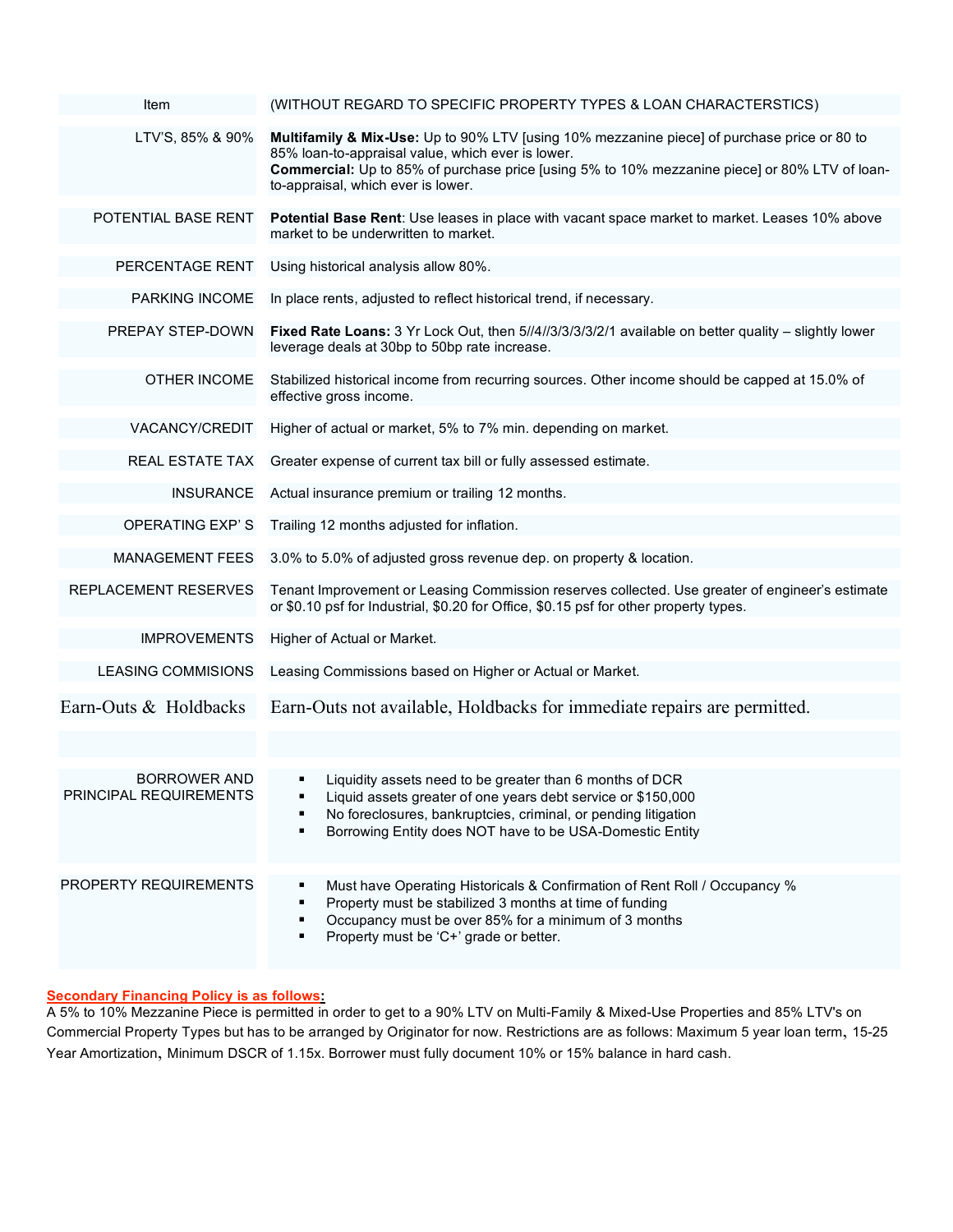# **More Specific Commercial Mortgage Underwriting Guidelines By Property Type for United Conduit's \$1MM to \$50MM 'Wholesale / Table-Funding Programs' as of 10-01-07**

### I. **Retail:**

A. *Specific Property Types*

1. Anchored Retail – 50,000 to 100,000 sq ft, primarily grocery stores; drug stores are considered junior anchor

2. Unanchored Retail – 25,000 to 50,000 sq ft, with complementary tenant mix and

generic space

3. Shadow Anchor – Anchored Retail where anchor is not included in the subject property

to be financed.

4. Free Standing Store – Credit Tenant with strong sales history in a good location.

5. Community Center – Min. size of \$100,000 sq ft with 2 anchored tenants (includes both "soft" goods, clothes, and "hard" goods, hardware and appliances).

6. Mixed Use – Retail space on lower level with multi-family units on upper floors.

7. Outlet Center – Min. 100,000 sq ft with primarily manufacturer operated retail stores

B. Operating Performance - Min occupancy of 85% - do not include leases expiring within 6 months unless they have signed renewals

C. Loan Parameters

1. DSC - Minimum 1.25x

2. LTV - Maximum LTV 75%.

D. Reserves/Assumptions

1. Management fee of 4%, 3% if four tenants or less

2. Replacement reserve of \$0.15/sf annually

3. TI Reserve typically \$5/sf new tenant, \$2/sf existing tenant with 60% probability of

renewal

4. LC Reserve typically \$5/sf new tenant, \$3/sf existing tenant with 60% probability of

renewal

5. Total TI/LC reserve should run around \$1.00/sf annually

E. Underwriting Requirements - Current rent roll, current and 2-years historical P&L, location, borrowers financials, pictures if possible.

II. **Multi-Family:** A. *Specific Property Types*

1. Low-rise garden style

2. Townhouse

3. Mid & High-Rise

4. Detached/attached complexes with 5+ units

5. Condos – borrower must have 51% ownership of the conduit association to qualify

6. Co-ops

7. Student & Military housing

8. Government Subsidized Housing – Can include up to 10% of 'Section 8' housing

B. Operating Performance – Min occupancy of 85% with max 10% for month-to-month leases C. Loan Parameters

1. DSC – Minimum 1.30x

2. LTV – Maximum LTV 80%

D. Reserves/Assumptions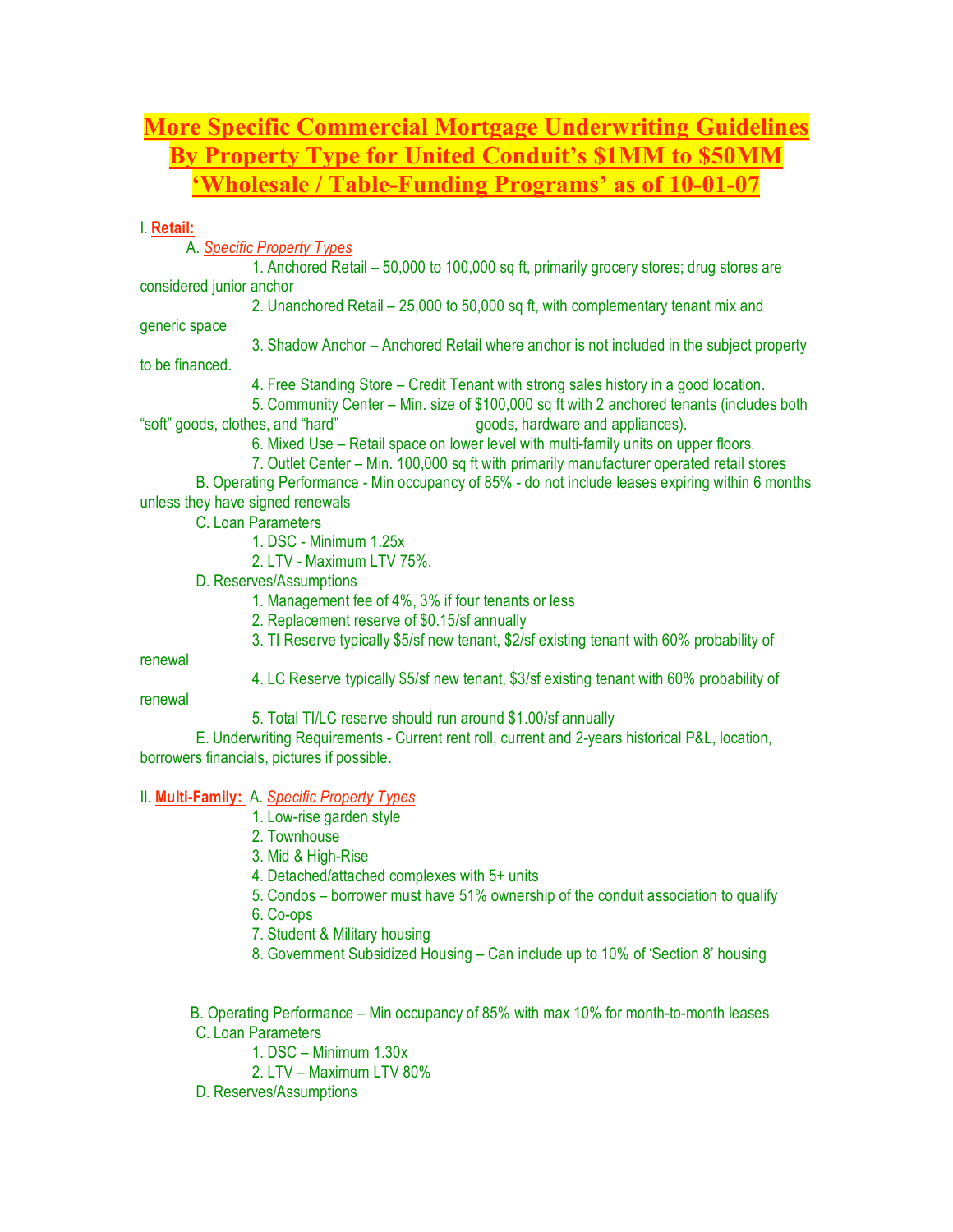1. Management fee of 4%, if less than 100 units use 5%

2. Replacement reserve of \$250/unit, if age 15-20 years use \$300/unit, student housing

\$350/unit.

E. Underwriting Requirements - Current rent roll, current and 2-years historical P&L, breakout of unit types, amenities, location, borrower financial statement and experience, pictures if possible.

### III. **Industrial:**

A. *Specific Property Types*

1. Warehouse (multi-tenant) – 50,000 to 100,000 sf with ceilings of 18' to 24'

2. Warehouse (single) – Credit tenant with lease that extends 2 years past loan term, amt period must be close to term.

3. Flex Space (multi-tenant)

4. Flex Space (single-tenant) – Credit tenant with lease that extends 2 years past loan

term.

- B. Newer steel / metal buildings permitted if first floor of building is built of brick / mortar.
- C. Operating Performance Min. occupancy of 85%
- D. Loan Parameters
	- 1. DSC Minimum 1.25x
	- 2. LTV Maximum 75%
- E. Reserves/Assumptions
	- 1. Management fee of 4%, 3% if four tenants or less
	- 2. Replacement reserve of \$0.15/sf annually
	- 3. TI Reserve typically \$1/sf new tenant, \$0.5/sf existing tenant with 60% probability of

renewal

4. LC Reserve typically \$5/sf new tenant, \$3/sf existing tenant with 60% probability of

renewal

5. Total TI/LC reserve should run between \$0.20 to \$0.40/sf annually

F. Underwriting Requirements- Current rent roll, current & 2-years historical P&L, location, borrower financials & experience & pictures.

#### IV. **Office:**

A. *Specific Property Types*

1. Class A – Min. 75,000 sf, mid and high-rise buildings in CBD or major suburbs, designed after 1980.

2. Class B – Min. 40,000 sf mid and high-rise buildings primarily in suburbs, designed post-1970 with at least 1 major renovation in last 10-15 years.

3. Class C – Not classified as A or B

4. Class A, B, C (single tenant) – Credit tenant with term of lease extending 2 years past

maturity

B. Operating Performance – Min. occupancy of 80%

C. Loan Parameters

- 1. DSC Minimum 1.25x
- 2. LTV Maximum 75%, 80% on very strong deals on a case by case basis.
- D. Reserves/Assumptions
	- 1. Management fee of 4%, 3% if four tenants or less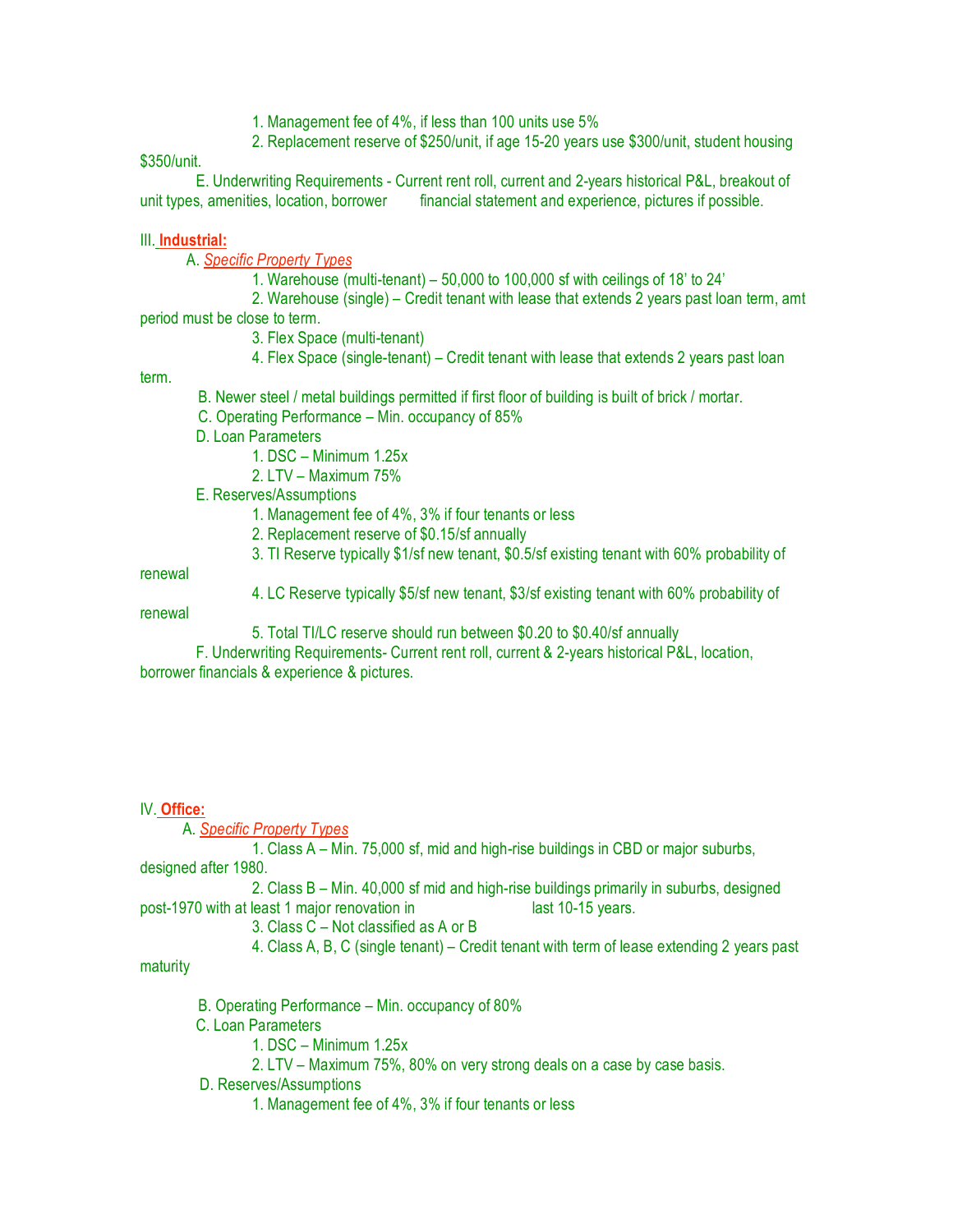2. Replacement reserve of \$0.20/sf annually

3. TI Reserve typically \$5/sf new tenant, \$2/sf existing tenant with 60% probability of

renewal

4. LC Reserve typically \$5/sf new tenant, \$3/sf existing tenant with 60% probability of

renewal

5. Total TI/LC reserve should run \$1.00/sf annually, if medical office between \$1.25 and

\$1.50/sf annually

E. Underwriting Requirements - Current rent roll, current and 2-years historical P&L, location, borrower financial statement and experience & pictures.

#### V. **Self-Storage Properties:**

A. *Specific Property Types* – National or local brand

- B. Operating Performance Min. occupancy of 75%
- C. Loan Parameters
	- 1. DSC Minimum 1.25x
	- 2. LTV Maximum 75%, 80% on case-by-case.
- D. Reserves/Assumptions
	- 1. Management fee of 4%
	- 2. Replacement reserve of \$0.10/sf annually

E. Underwriting Requirements - Current rent roll, current and 2-years historical P&L, location, borrower financial statement and experience & pictures.

#### VI. **Mobile Home Properties**

A. *Specific Property Types*

1. 5 Star – Curved paved streets, sidewalks, street lights and signs, occupied by recent model double-wide and modular homes permanently affixed, typically in FL or CA.

2. 4 Star – Each home permanently affixed, occupied primarily by double-wide homes with concrete patios or raised porches, paved streets paved streets

3. 3 Star – Mix of double and single-wide units in good condition permanently affixed

- B. Operating Performance Min. occupancy of 85%
- C. Loan Parameters
	- 1. DSC Minimum 1.30x
	- 2. LTV Maximum 75%
- D. Reserves/Assumptions
	- 1. Management fee of 4% up to 500 pads, 3.5% if 500+ pads
	- 2. Replacement reserve of \$50 to \$75/pad annually

E. Underwriting Requirements - Current rent roll, current, 2-years historical P&L, breakout of pad types, location, borrower financial statement and experience, pictures.

#### VII. **Hotel Properties**

*A. Specific Property Types*

1. Acceptable Luxury / 1rst Class Hotels: Ritz, Four Seasons, Hyatt's, Hilton's and Marriott's.

2. Acceptable Mid-Tier Flags: Marriott Courtyard, Hampton Inn, Holiday Inn / Holiday Inn Express, Springhill Suites, Comfort Inns, Residence Inns, Fairfield Suites, Sheraton 4 Points/Loft, Hyatt Place Hotels, Hilton Gardens, Renaissance Hotels, Radisson, and Ramada's.

3. All of the above mentioned hotels must meet the following criteria: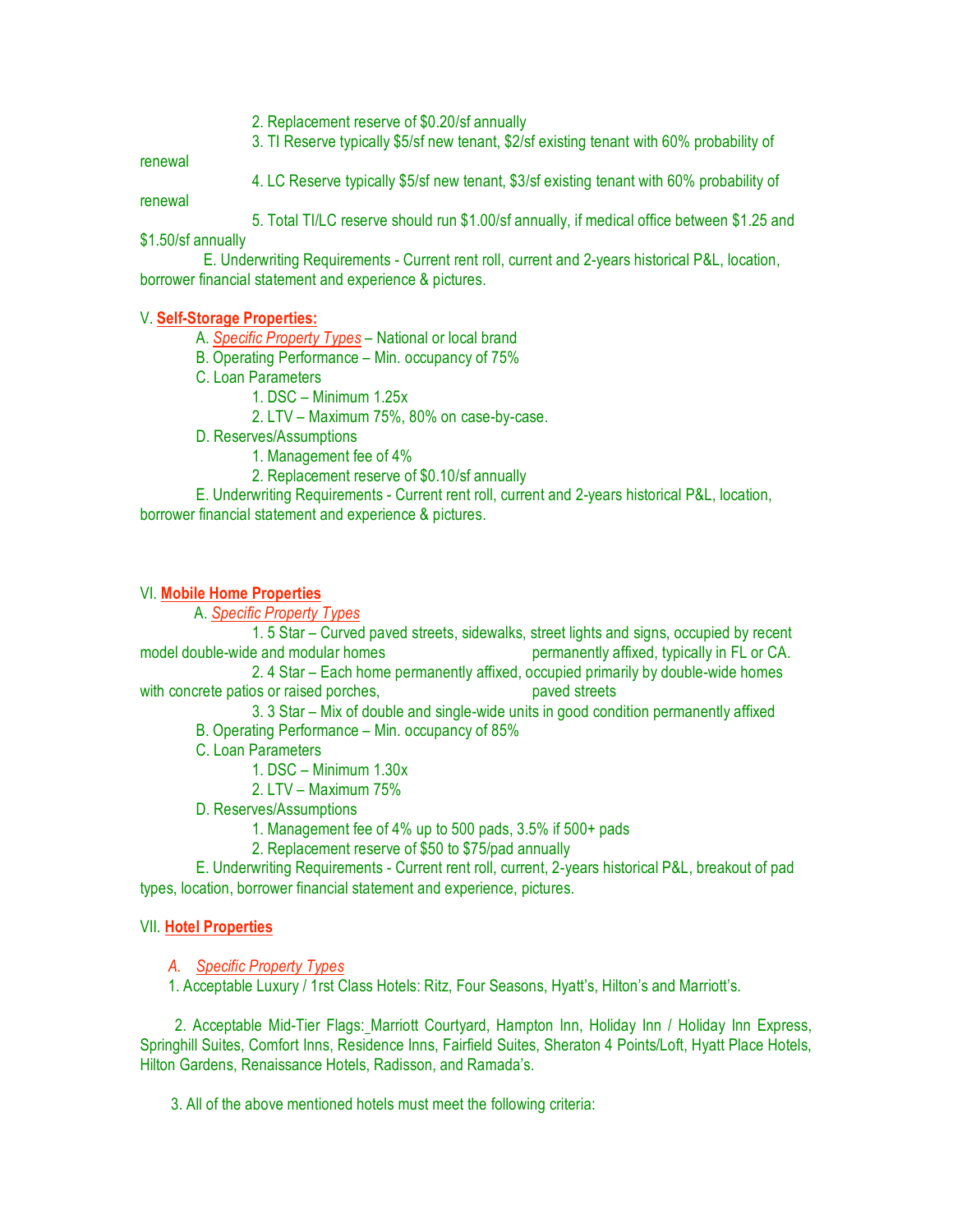For 'full' service hotels with F&B, a 4% FF&E can be used for underwriting.

For 'limited' service hotels, a 5% FF&E should be used for underwriting.

Operating Performance – Minimum occupancy of 60% and at least 1-year in operation.

Loan Parameters: (1) DSC – Minimum 1.30x (2) LTV – Maximum 65%, 70% LTV on very strong deals on case-by-case basis.

Reserves/Assumptions (1) Management fee 4%. (2) Franchise fee 4% - 6% of total revenues. (3) FF&E Reserve 4% of total revenues.

Other Underwriting Requirements – a current STAR report is paramount, current and 2-years historical P&L, current 2-years historical occupancy / ADR / Rev-Par levels, good location such as airports, family destinations, major highways in populated areas, business centers, borrower financial statement and hotel management experience.

#### Definitions:

1. 'Full' Service Criteria – restaurant, meeting rooms, ballrooms, pool, fitness center.

2. Luxury/ 1st Class– cater to upper level business travelers.

3. Mid-Tier Hotels–Post 1980 construction catering to business, vacation and government travelers and only offer continental breakfast.

4. Convention – Draw significant revenues from group events or meetings.

5. Resort – Flagged 'full' service facilities in resort areas that include recreational amenities.

6. Limited Service – Limited range of services and amenities.

VIII. **Senior Housing Properties [**allowed on an exception basis**]**

1. Senior Housing - Retirement Facilities - Assisted Living Properties are permitted but must have very limited care and absolutely **NO** 'skilled-nursing' or **NO** congregate care or **NO** 'invasive' medical facilities.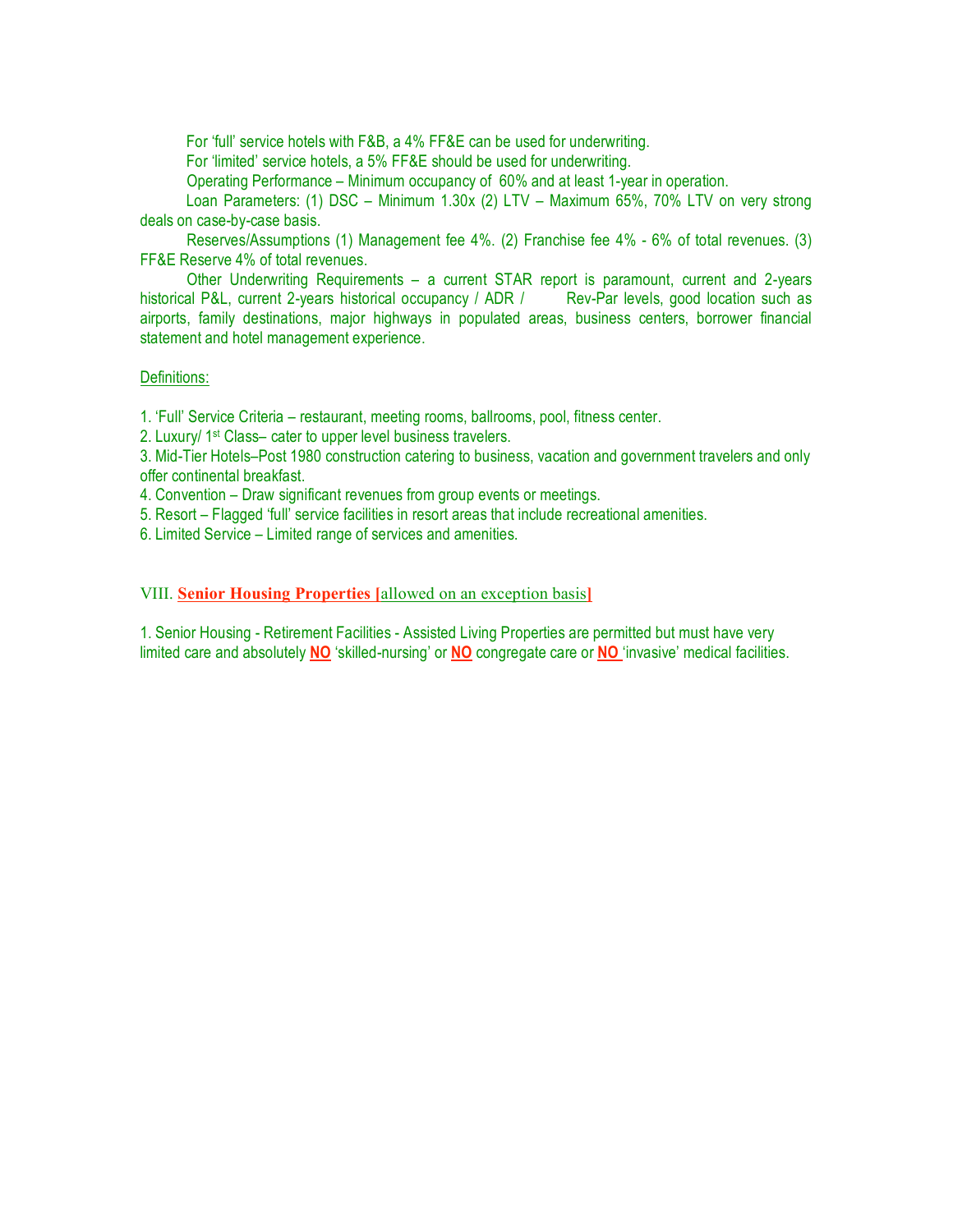

# **Acceptable Hotel Properties & Qualifications**

[aka, Industry Recognized Flagged Hospitality Properties]

Definitions, Underwiting Specifics, & Property Types

1. 'Full-Service' Properties [aka, Luxury/ 1st Class Hotels]: must have restaurant(s), meeting and ballroom(s), pool, fitness center and catering to upper level business travelers. Acceptable Flags: Ritz, Four Seasons, Hyatt, Hilton, & Marriott.

2. 'Mid-Tier' Properties [aka, Hotels that cater to business, vacation and government travelers that generate significant revenues from group events or meetings. Acceptable Flags: Ramada's, Radisson's and Holiday Inn's.

3 'Limited Service' Properties – Limited range of services and amenities and 'post 1980 construction' offering only continental breakfast: Acceptable Flags: Marriott Courtyard, Hampton Inn, Holiday Inn / Holiday Inn Express, Springhill Suites, Comfort Inns, Residence Inns, Fairfield Suites, Sheraton 4 Points/Loft, Hyatt Place Hotels, Hilton Gardens, Renaissance Hotels.

4.'Resort Properties' – must be 'Full-Service' and be in recognized resort areas and have upperscale recreational amenitie(s).

IMPORTANT: All of the above mentioned hotels must meet the following criteria:

A. For 'Full-Service' Hotels with Food & Beverage, a 4% FF&E [*furniture/ fixtures/ bedding, etc*] reserves should be used for underwriting.

B. For 'Limited-Service' Hotels, a 5% FF&E should be used for underwriting.

C. Operating Performance – Min. occupancy of 60% and at least 1-year in operation.

D. Loan Parameters:

1. DSC – Minimum 1.30x

2. LTV – Maximum 65%, some 70% on very strong deals on a case by case basis.

E. Reserves/Assumptions:

1. Management fee 4%

2. Franchise fee 4% - 6% of total revenues

3. FF&E Reserve 4% of total revenues

F. Other Underwriting Requirements – a current STAR report is very desirable if not paramount, plus current and 2-years Historical P&L's, current 2-years Historical Occupancy / ADR / Rev-Par [*reserve per available room*] levels, be in a good location, plus borrowers financial statements and positive hotel experience.

Last Up-Dated 10-01-07